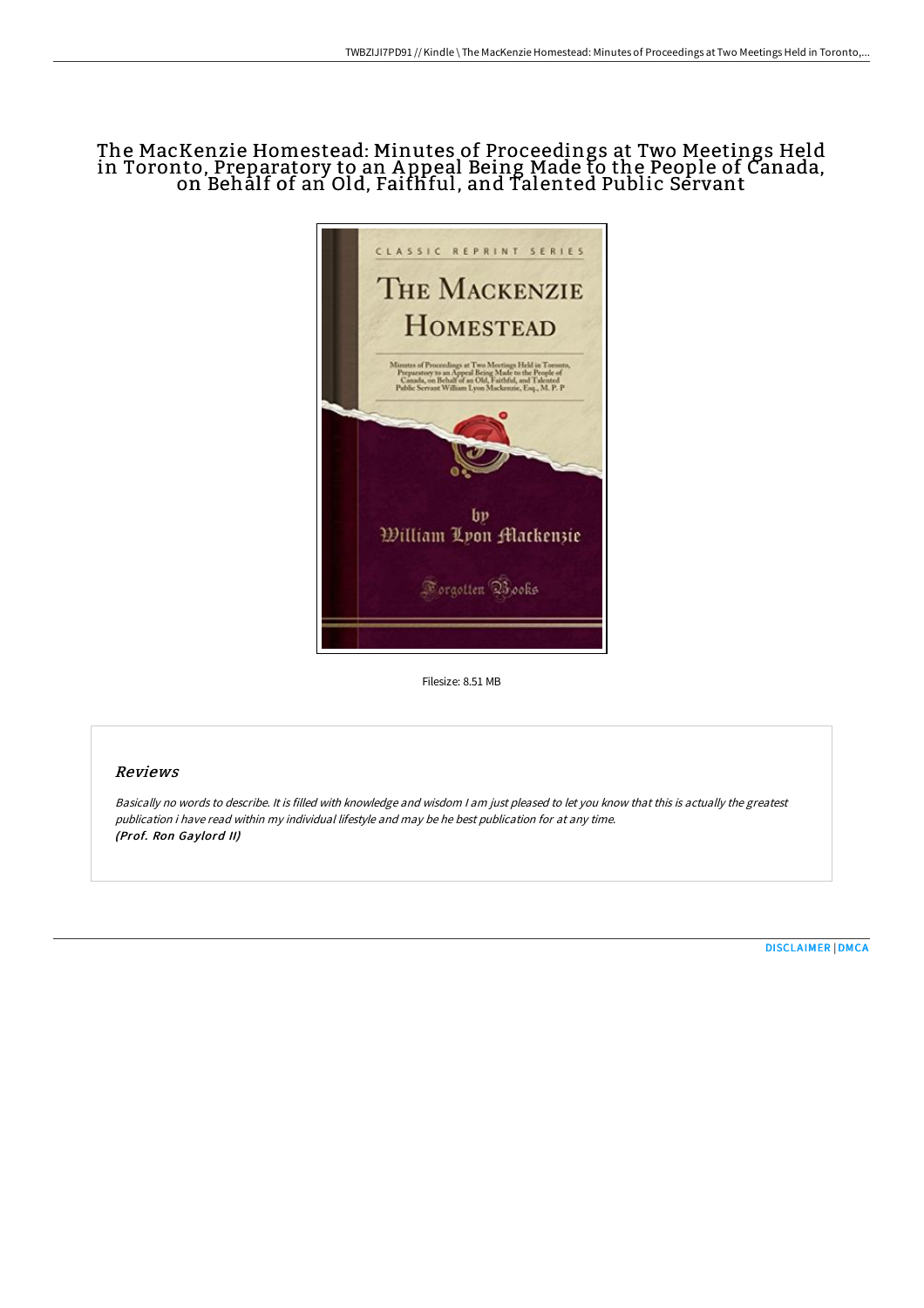### THE MACKENZIE HOMESTEAD: MINUTES OF PROCEEDINGS AT TWO MEETINGS HELD IN TORONTO, PREPARATORY TO AN APPEAL BEING MADE TO THE PEOPLE OF CANADA, ON BEHALF OF AN OLD, FAITHFUL, AND TALENTED PUBLIC SERVANT



To download The MacKenzie Homestead: Minutes of Proceedings at Two Meetings Held in Toronto, Preparatory to an Appeal Being Made to the People of Canada, on Behalf of an Old, Faithful, and Talented Public Servant eBook, make sure you refer to the button beneath and download the document or have access to other information which are have conjunction with THE MACKENZIE HOMESTEAD: MINUTES OF PROCEEDINGS AT TWO MEETINGS HELD IN TORONTO, PREPARATORY TO AN APPEAL BEING MADE TO THE PEOPLE OF CANADA, ON BEHALF OF AN OLD, FAITHFUL, AND TALENTED PUBLIC SERVANT book.

Forgotten Books, 2017. Paperback. Condition: New. Language: English . Brand New Book \*\*\*\*\* Print on Demand \*\*\*\*\*. Excerpt from The Mackenzie Homestead: Minutes of Proceedings at Two Meetings Held in Toronto, Preparatory to an Appeal Being Made to the People of Canada, on Behalf of an Old, Faithful, and Talented Public Servant William Lyon Mackenzie, Esq., M. P. P Amidst all this venality and corruption, Mr. Mackenzie still maintains his integrity, and with the same manly firmness that he displayed in former years, seeks ear nestly, however ineffectually, to secure for Canada the full benefit of those great arid popular principles which he so ably advocated in the earlier period of his life. As the natural consequence of his untiring zeal and devotion to the public service, he has always drawn upon himself the most bitter hostility of Government. While numer ous servile creatures, in Parliament and at the Press, have been sustained and enriched from the revenues of the country, Mr. Mackenzie has been left entirely to the precarious support derived from the publication of an independent newspaper. Possessed of superior talent for mercantile pursuits, in the conduct of which he might long ere this have acquired an independency for life, he felt called upon by a sense of duty to his country to abandon those pursuits and undertake the arduous duties of an editor, animated, we believe, by an honorable ambition to promote the liberty, prosperity and happiness of his country. About the Publisher Forgotten Books publishes hundreds of thousands of rare and classic books. Find more at This book is a reproduction of an important historical work. Forgotten Books uses state-of-the-art technology to digitally reconstruct the work, preserving the original format whilst repairing imperfections present in the aged copy. In rare cases, an imperfection in the original,...

 $_{\rm per}$ Read The MacKenzie Homestead: Minutes of [Proceedings](http://techno-pub.tech/the-mackenzie-homestead-minutes-of-proceedings-a.html) at Two Meetings Held in Toronto, Preparatory to an Appeal Being Made to the People of Canada, on Behalf of an Old, Faithful, and Talented Public Servant Online Download PDF The MacKenzie Homestead: Minutes of [Proceedings](http://techno-pub.tech/the-mackenzie-homestead-minutes-of-proceedings-a.html) at Two Meetings Held in Toronto, Preparatory to an Appeal Being Made to the People of Canada, on Behalf of an Old, Faithful, and Talented Public Servant